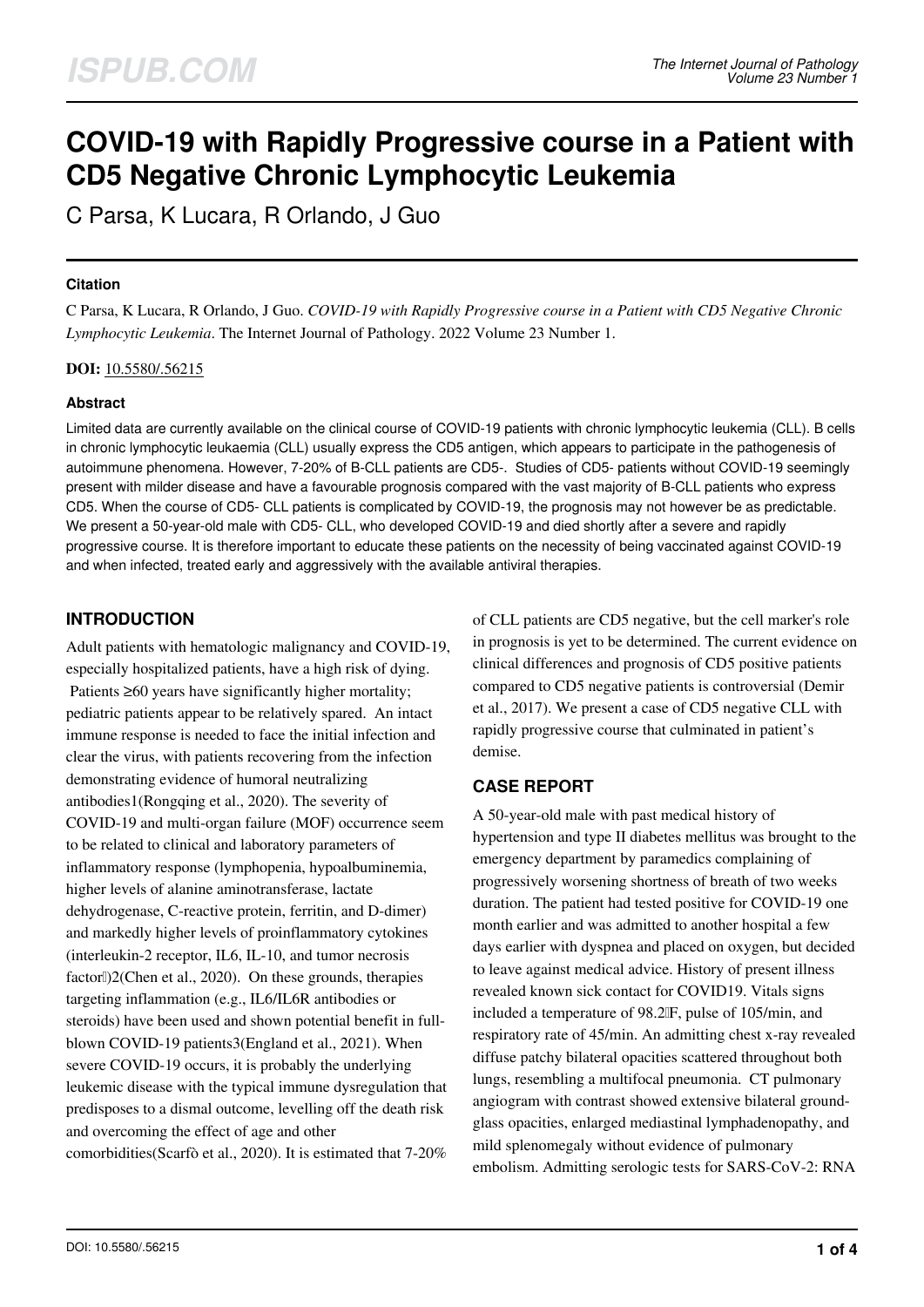(RT-PCR), IgG AB, and IgM AB were all positive. He was diagnosed with COVID-19 pneumonia. He was at that time on 6 liters of 100% oxygen.

Significant laboratory findings included: marked leukocytosis (97.4/μL) with 56% lymphocytes; hypoalbuminemia (1.2 g/dL); hyperkalemia (6.8 mmol/L); BUN, 54 mg/dL; creatinine,1.44 mg/dL; C-reactive protein, 15.60 mg/d; and alkaline phosphatase, 698 IU/L. Serum protein electrophoresis was positive for an elevated monoclonal gamma globulin spike. Arterial blood gases included the following abnormal findings: PCO2, 84.4 mmHg; HCO3, 19.5 mEq/l; pH, 6.98; and PO2, 112.1 mmHg.

A peripheral smear preparation showed conspicuous lymphocytosis, consisting of mature lymphocytes with occasional cleaved nuclei and smudge cells (Figures 1 and 2). Flow cytometry of the peripheral blood showed monoclonal B-cells with co-expression of CD19, CD20, and CD23 but negative for CD5 and CD38, consistent with a CD5 negative CLL.

During hospitalization, the patient developed asystole with progression to cardiac arrest and expired five days following his latest hospital admission.

## **Figure 1**

Peripheral smear shows lymphocytosis, consisting of abnormal mature lymphocytes. A neutrophil is present in center of the image.



## **Figure 2**

High-power view of the peripheral smear shows presence of mature lymphocytes, one with cleaved nucleus and a neutrophil.



# **DISCUSSION**

In light of the recent SARS-CoV-2 (COVID19) pandemic, cancer patients were shown to be at 3.5 times higher risk of admission to ICU and mechanically ventilated(Liang et al., 2020). The average age of patients infected by the COVID19 virus is 56 years, and males appear to be affected more. Comorbidities like hypertension, diabetic cardiovascular disease and chronic illness are factors of susceptibility, leading to poorer prognosis and outcomes (Richardson et al., 2020).

Chronic lymphocytic leukemia (CLL), the most common leukemia in adults, is characterized by clone of B cells with the co-expression of CD19, CD20, CD5, and CD23. It is estimated that 7-20% of CLL patients are CD5 negative, but the cell marker's role in prognosis is yet to be determined. CD5, specifically is thought to be a negative regulator of B cell signaling, and its absence enhances proliferation of B cells, by decreasing apoptosis (Burgueño-Bucio et al., 2019). Various studies found greater incidence of splenomegaly in CD5 negative CLL patients, less lymphadenopathy, greater leukocytosis and thrombocytopenia, but no difference in survival compared to patients with CD5 positive CLL (Demir et al., 2017). Yet, a case-control study with 29 CD5 negative CLL patients concluded that prognosis is more favorable in the absence of CD5(S et al., 2002). Thus, the current evidence on clinical differences and prognosis of CD5 positive patients compared to CD5 negative patients is controversial.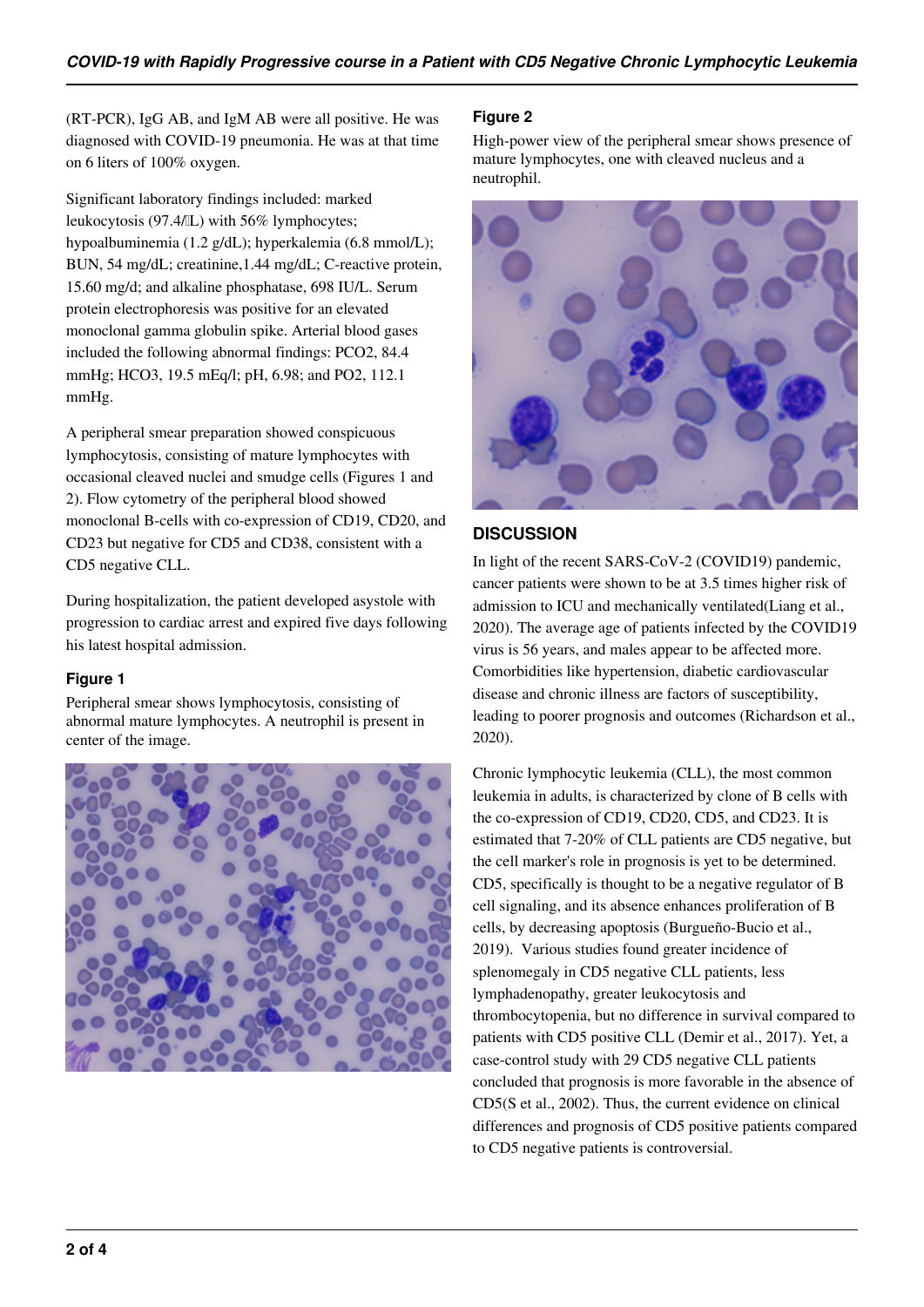COVID19 infection involves a rapid viral replication that needs to be controlled by the immune system, if it is not controlled a cytokine-induced inflammatory storm is initiated and severe pulmonary disease can occur. Patients with CLL have a weakened immune system and impaired innate immunity responses, which could make it harder to clear the virus and possibly increase risk of infection.

A European international multicenter study on COVID19 found that 88.9% of the patients with CLL studied required hospitalization (Scarfò et al., 2020). A meta-analysis of 3377 patients with hematologic malignancies and COVID19, showed that risk of death was 34% (Vijenthira et al., 2020) and it was slightly less at 31% for patients with CLL, specifically(Riches, 2021).

In this case report, we have presented a patient diagnosed with severe COVID19 pneumonia found to have coincidental CD5 negative CLL with a rapidly progressive course of the disease. Additional studies may be necessary to understand the prognostic implication of CD5- CLL patients with viral infections such as Covid 19 and approach to treatment of such unique binary presentations.

## **References**

Chen, G., Wu, D., Guo, W., Cao, Y., Huang, D., Wang, H., Wang, T., Zhang, X., Chen, H., Yu, H., Zhang, X., Zhang, M., Wu, S., Song, J., Chen, T., Han, M., Li, S., Luo, X., Zhao, J., & Ning, Q. (2020). Clinical and immunological features of severe and moderate coronavirus disease 2019. The Journal of Clinical Investigation, 130(5), 2620–2629. https://doi.org/10.1172/JCI137244

England, J. T., Abdulla, A., Biggs, C. M., Lee, A. Y. Y., Hay, K. A., Hoiland, R. L., Wellington, C. L., Sekhon, M., Jamal, S., Shojania, K., & Chen, L. Y. C. (2021). Weathering the COVID-19 storm: Lessons from hematologic cytokine syndromes. Blood Reviews, 45, 100707. https://doi.org/10.1016/j.blre.2020.100707

Liang, W., Guan, W., Chen, R., Wang, W., Li, J., Xu, K., Li, C., Ai, Q., Lu, W., Liang, H., Li, S., & He, J. (2020). Cancer patients in SARS-CoV-2 infection: A nationwide analysis in China. The Lancet. Oncology, 21(3), 335–337.

https://doi.org/10.1016/S1470-2045(20)30096-6

Richardson, S., Hirsch, J. S., Narasimhan, M., Crawford, J. M., McGinn, T., Davidson, K. W., the Northwell COVID-19 Research Consortium, Barnaby, D. P., Becker, L. B., Chelico, J. D., Cohen, S. L., Cookingham, J., Coppa, K., Diefenbach, M. A., Dominello, A. J., Duer-Hefele, J., Falzon, L., Gitlin, J., Hajizadeh, N., … Zanos, T. P. (2020). Presenting Characteristics, Comorbidities, and Outcomes Among 5700 Patients Hospitalized With COVID-19 in the New York City Area. JAMA, 323(20), 2052–2059. https://doi.org/10.1001/jama.2020.6775

Riches, J. C. (2021). Impact of COVID-19 in patients with lymphoid malignancies. World Journal of Virology, 10(3), 97–110. https://doi.org/10.5501/wjv.v10.i3.97

Rongqing, Z., Li, M., Song, H., Chen, J., Ren, W., Feng, Y., Gao, G. F., Song, J., Peng, Y., Su, B., Guo, X., Wang, Y., Chen, J., Li, J., Sun, H., Bai, Z., Cao, W., Zhu, J., Zhang, Q., … Sun, L. (2020). Early Detection of Severe Acute Respiratory Syndrome Coronavirus 2 Antibodies as a Serologic Marker of Infection in Patients With Coronavirus Disease 2019. Clinical Infectious Diseases: An Official Publication of the Infectious Diseases Society of America, 71(16), 2066–2072. https://doi.org/10.1093/cid/ciaa523 S, E., D, T., I, Z., A, T., S, M., E, S., N, K., A, P., & P, R. (2002). The prognostic role of CD5 negativity in B-cell chronic lymphocytic leukaemia: A case-control study. Haematologia, 32(3). https://doi.org/10.1163/15685590260461020

Scarfò, L., Chatzikonstantinou, T., Rigolin, G. M., Quaresmini, G., Motta, M., Vitale, C., Garcia-Marco, J. A., Hernández-Rivas, J. Á., Mirás, F., Baile, M., Marquet, J., Niemann, C. U., Reda, G., Munir, T., Gimeno, E., Marchetti, M., Quaglia, F. M., Varettoni, M., Delgado, J., … Ghia, P. (2020). COVID-19 severity and mortality in patients with chronic lymphocytic leukemia: A joint study by ERIC, the European Research Initiative on CLL, and CLL Campus. Leukemia, 34(9), 2354–2363. https://doi.org/10.1038/s41375-020-0959-x

Vijenthira, A., Gong, I. Y., Fox, T. A., Booth, S., Cook, G., Fattizzo, B., Martín-Moro, F., Razanamahery, J., Riches, J. C., Zwicker, J., Patell, R., Vekemans, M. C., Scarfò, L., Chatzikonstantinou, T., Yildiz, H., Lattenist, R., Mantzaris, I., Wood, W. A., & Hicks, L. K. (2020). Outcomes of patients with hematologic malignancies and COVID-19: A systematic review and meta-analysis of 3377 patients. Blood, 136(25), 2881–2892. https://doi.org/10.1182/blood.2020008824